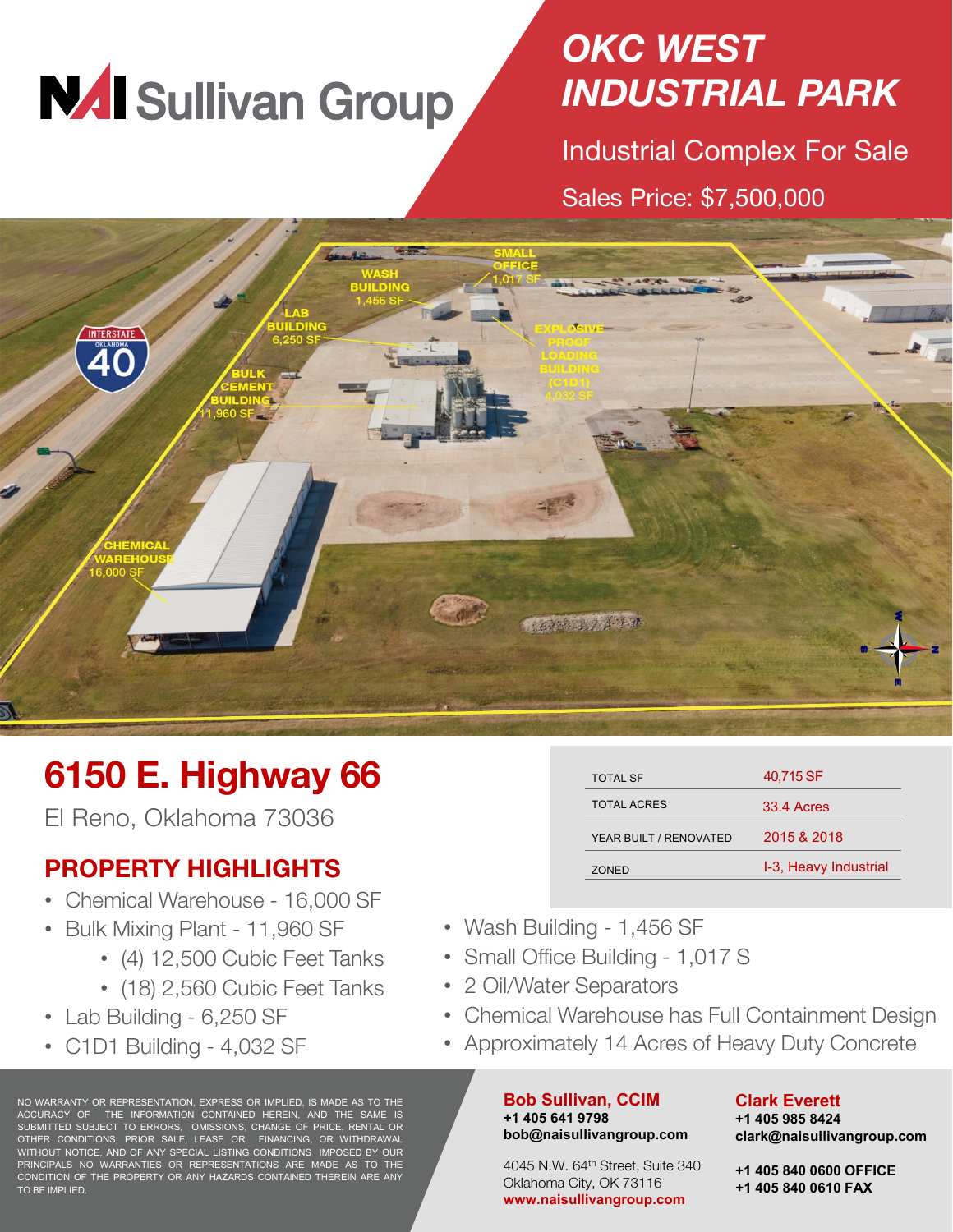

Industrial Complex For Sale 6150 E. Highway 66



NO WARRANTY OR REPRESENTATION, EXPRESS OR IMPLIED, IS MADE AS TO THE ACCURACY OF THE INFORMATION CONTAINED HEREIN, AND THE SAME IS SUBMITTED SUBJECT TO ERRORS, OMISSIONS, CHANGE OF PRICE, RENTAL OR OTHER CONDITIONS, PRIOR SALE, LEASE OR FINANCING, OR WITHDRAWAL WITHOUT NOTICE, AND OF ANY SPECIAL LISTING CONDITIONS IMPOSED BY OUR PRINCIPALS NO WARRANTIES OR REPRESENTATIONS ARE MADE AS TO THE CONDITION OF THE PROPERTY OR ANY HAZARDS CONTAINED THEREIN ARE ANY TO BE IMPLIED.

#### **Bob Sullivan, CCIM +1 405 641 9798 bob@naisullivangroup.com**

4045 N.W. 64<sup>th</sup> Street, Suite 340 Oklahoma City, OK 73116 **www.naisullivangroup.com**

#### **Clark Everett**

**+1 405 985 8424 clark@naisullivangroup.com**

**+1 405 840 0600 OFFICE +1 405 840 0610 FAX**